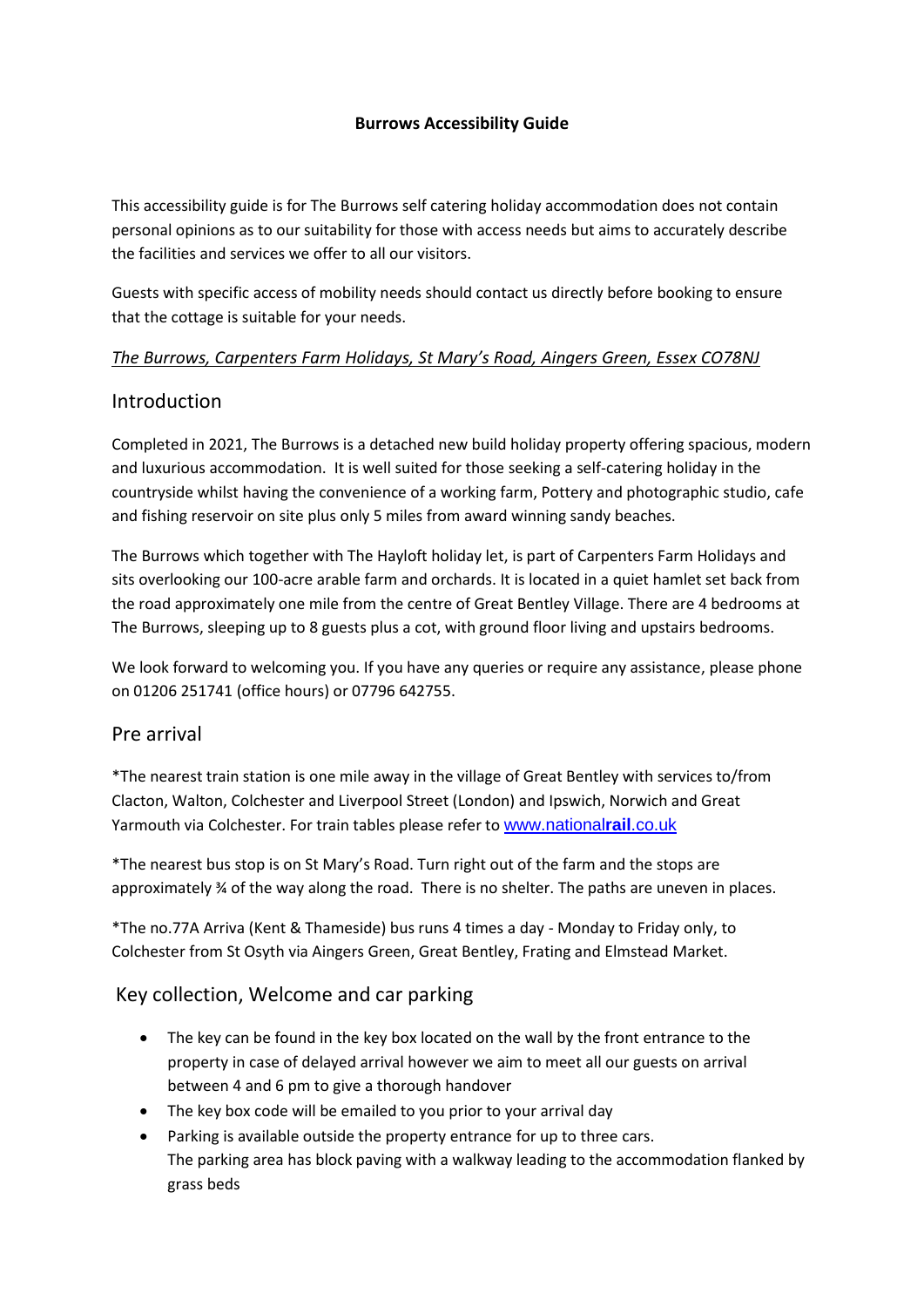• The property frontage is lit at night by 4 exterior wall mounted lights and recessed downlighters in the porch canopy. These can be used in motion sensor mode as a security feature.

# Entrance to Property

- The front door is 780 mm wide.
- The front door is a level threshold.
- The entrance is lit by downlighters in the porch canopy.
- The floor covering inside the entrance is a non slip large door mat leading to wooden flooring.
- All the flooring downstairs is engineered oak wood. All the doors are lacquered wood.

### Hall

- Shoe storage unit with padded top, suitable for sitting on
- Wall mounted hooks for coats , keys etc
- Under stairs cupboard for storage , small door 560 mm wide by 1280mm high ( slopes away )
- Runner mat with non slip back

### Lounge area

- Accessed from the hall through a doorway 780 mm wide.
- The room has a mixture of seating with 2 three seater reclining sofas with non feather cushions , fabric covered cube stools , two low level coffee table and one rug
- In the fireplace is a log burning stove accompanied by a basket of logs
- There is a 43 inch Smart widescreen television with remote control and subtitles on a swivel wall bracket
- There is a bay window facing the front of the property with cushions and a foam pad
- Lighting is a mixture of natural daylight, wall and ceiling lights , a lamp and a standard lamp plus the lights are dimmer controlled
- Colour contrast… light walls, dark sofas and curtains

## Dining Room

- Accessed from the hall with exit to the patio and garden through fully glazed patio doors which are 1170 mm wide
- The dining area consists of 4 chairs, one table and fitted bench seating along two walls with removable non feather cushion pads
- The table measures 780 mm x 1750mm and is 850 mm high
- Chairs x 4 ( all moveable) are upholstered with removable covers and no arms
- There is free space around 2 sides of the table.
- A corner unit with cupboard sits behind the door
- Lighting is natural daylight, a ceiling light and recessed downlighters over the table
- There is a doormat inside the patio doors
- Colour contrast…. Light walls, black and silver decorative accessories and chairs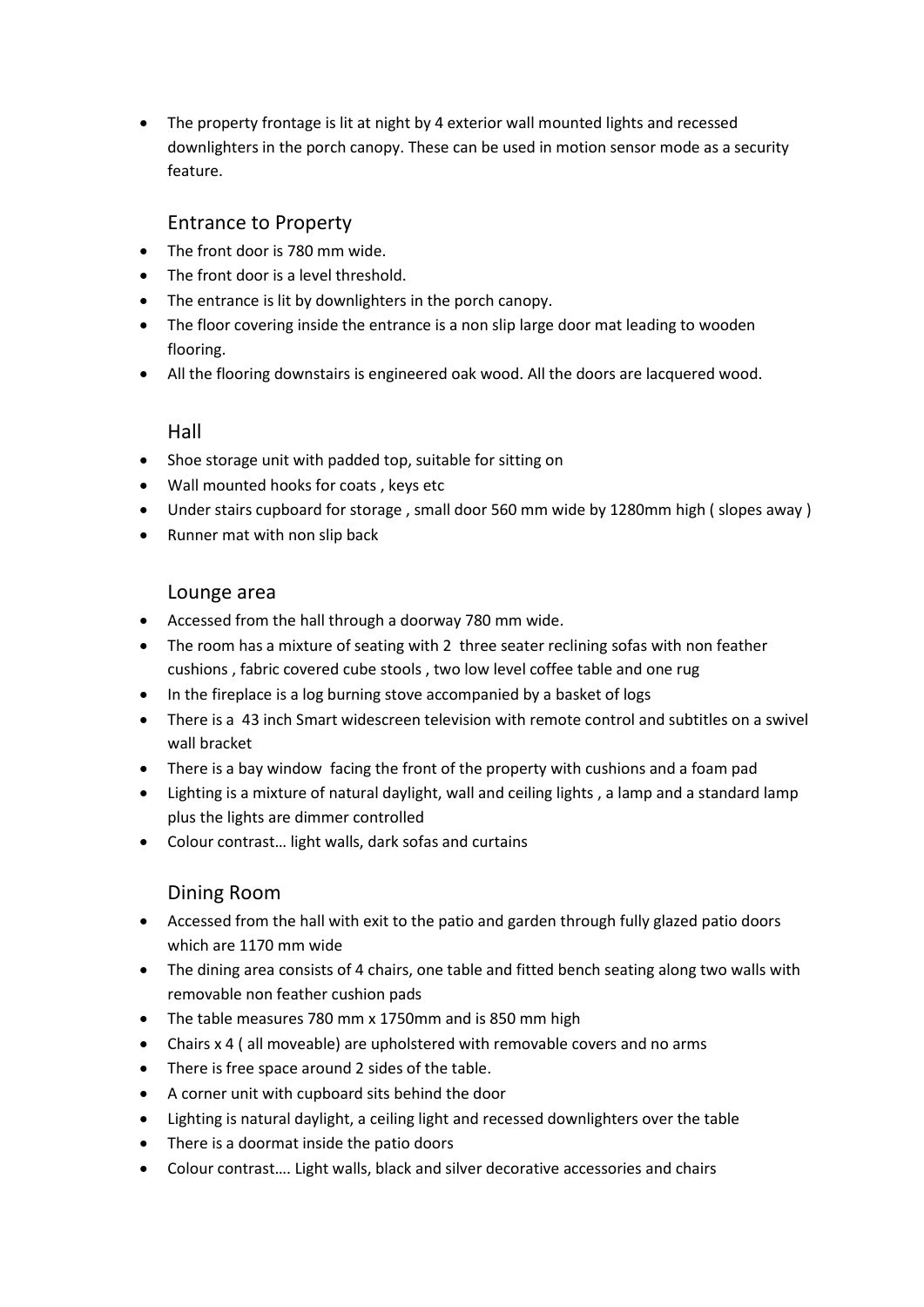### Playroom

- Accessed from the hall through a doorway 780 mm wide
- The room has one two seater leather sofa, a storage sideboard, a leather effect bean bag and non feather cushions with a non slip rug on the floor. There is a 32 inch LCD television with remote control on a wall bracket and a games station
- Lighting is a mix of natural daylight, 2 wall lights and a ceiling light
- Colour contrast…light walls, dark sofa

### Kitchen

- Accessed from the hall through a doorway 780 mm wide
- This area leads to the utility room, the kitchen and an exit to the patio and garden through fully glazed floor to ceiling bi-fold doors.
- The doors of both identical ovens drop down and are 1000 mm above the floor. The doors are 470 mm in length
- The hob is 920 mm above the floor
- Worktops and sink are 920 mm above the floor
- Fully integrated Fridge freezer, dishwasher and recycling bins
- Part integrated fitted microwave oven at eye level. 440 mm above the worktop
- The wall cupboards may have shelves that can only be accessed on a stool (provided) due to their height. Glasses and crockery can be moved to lower cupboards, if required please request this when booking.
- All cupboards have soft self closing fittings
- The kitchen is very well lit with natural daylight, under cupboard lighting, recessed downlighters, LCD strip lighting on glass cupboard shelves, plinth lights and 3 pendant lights over the breakfast bar.
- Seating includes one 2 seater leather settee and 3 fabric covered wooden bar stools
- There is one rug by the bi-fold doors and a non slip door mat
- The 32 in TV is wall mounted and has a remote control
- Exit through the bi-fold doors is on a level threshold . If the whole unit is opened up an opening of 2.65 m is created
- Colour contrasts…light walls, light and dark grey cupboard doors, dark sofa, white and silver fleck quartz worktops

## Utility Room

- Accessed from the hall through a doorway 780 mm wide
- Wall and under counter storage cupboards. Worktop and sink
- External half glazed door leading to side path and garden with a step down. There is a non slip door mat inside the door.
- Lit by natural daylight and recessed downlighters
- Colour contrast… light walls, wood floor , dark grey cupboard doors, white and silver fleck quartz worktop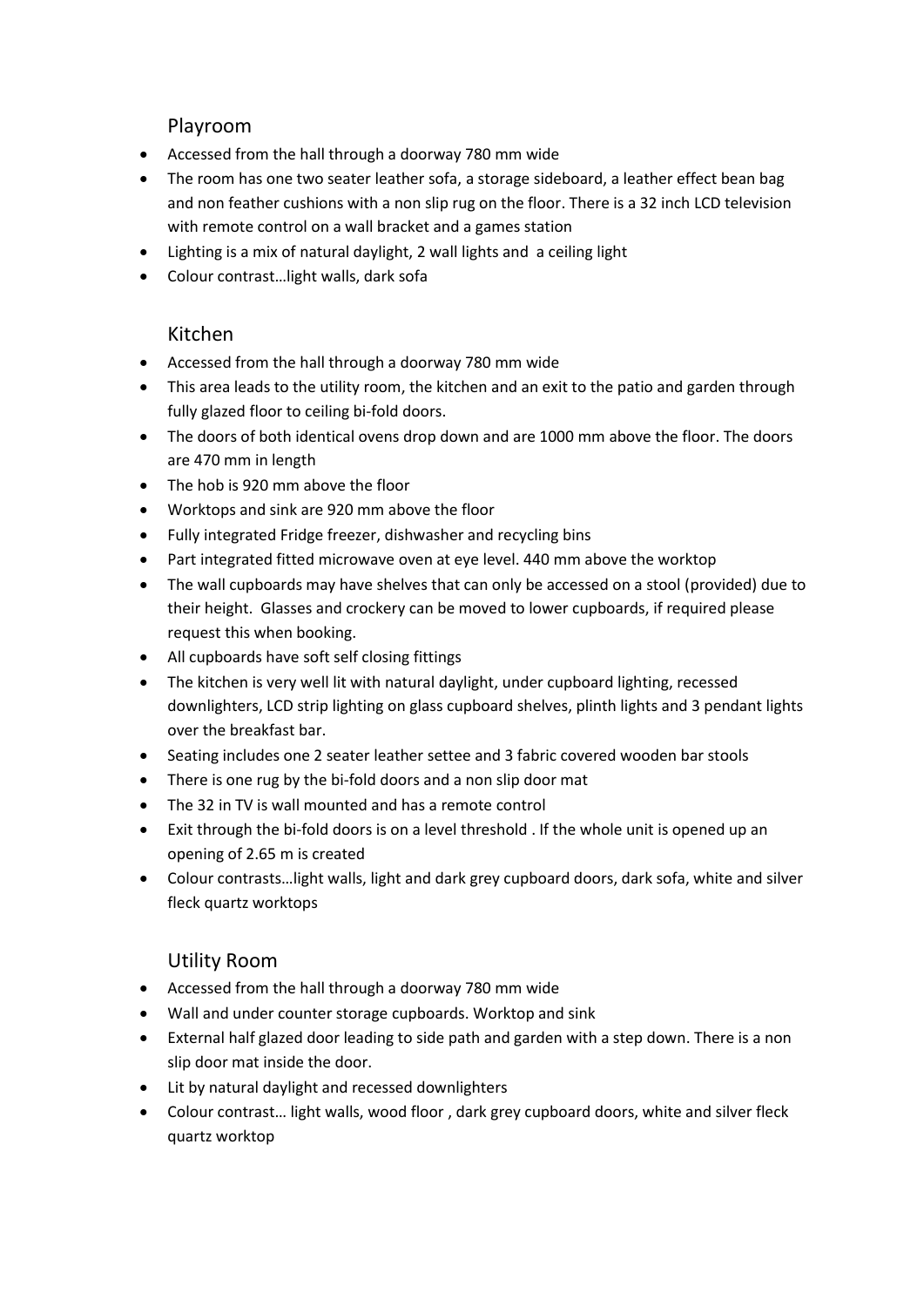## Downstairs Cloakroom

- Accessed from the hall with an outward opening door 780 mm wide
- A WC, vanity sink unit and storage cupboards
- Lighting is by natural daylight ( frosted window) with recessed downlighters
- Colour contrast…light walls, dark vanity cupboard doors, grey storage cupboard doors, wood floor

## Stairs and Landing

- The stairs are kite winders, having a right turn three quarters of the way up.
- The floor covering is short pile carpet.
- There are banisters on the right all the way up.
- There is no handrail on the left.
- The stairs are lit by a large hanging pendant multifocal light with a wall light on the landing
- Colour contrast…dark carpet, white spindles, wooden handrail, light walls
- Child safe Stair gates can easily be attached. Two are supplied. One for top, One for bottom.
- The landing leads to all 4 bedrooms, the shared bathroom and airing cupboard.

### Family Bathroom and Ensuite Shower rooms

- The door opening to bathrooms is 710 mm wide.
- Door opening to en suite bathroom is 710 mm wide.
- Floor covering to all is non-slip vinyl tile
- Lighting to by either natural daylight, recessed ceiling downlighters and illuminated over sink mirrors
- The showers can be used hands free. They do not have seats
- Non slip bath mats are provided.
- There is a shaver socket in the shared bathroom.
- All bathrooms have shelves, vanity units and heated towel rails.
- The bath is 620 mm high and 520 mm wide

#### Bedrooms

All beds have hypoallergenic duvets, cushions and pillows.

#### Master

- The bedroom door is 710 mm wide. The entrance to the room narrows past the dressing table to 600 mm
- Situated at the back of the property with farm views from a large window dressed by full length curtains
- There are 2 bedside tables with 3 drawers
- Lighting is by natural daylight, ceiling light , wall lights ( individually controlled) on either side of the bed and a lamp
- The bed is a king size mattress sleigh bed
- It is 580 mm from top of mattress to floor.
- There is a fitted double cupboard with hanging and shelf space. One door is mirrored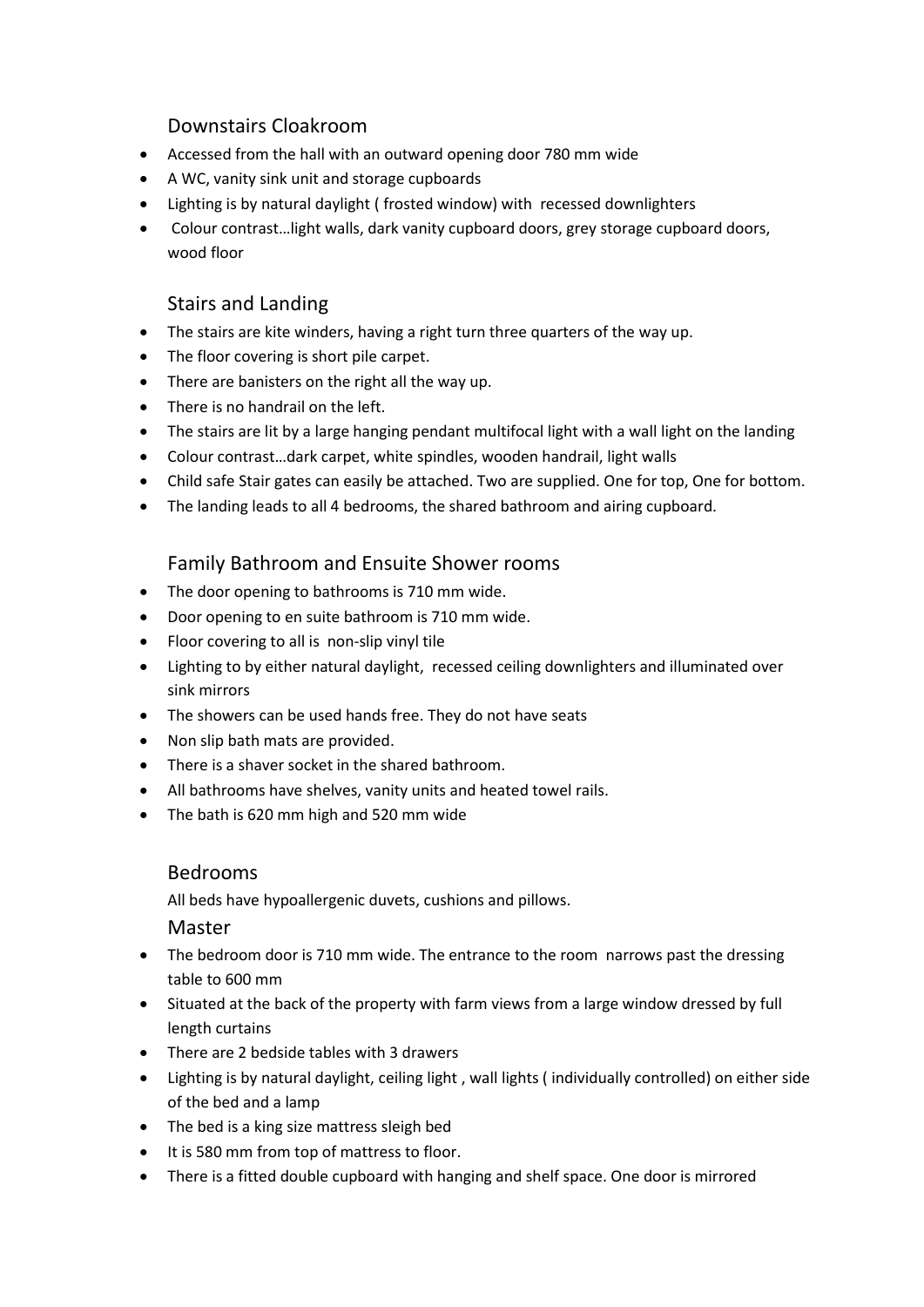- The 1 drawer large dressing table has a wall mounted mirror over and a tub chair
- The en suite is accessed through an inward opening door measuring 710mm wide
- The en suite shower door has an opening maximum 590 mm wide

### Bedroom 2

- Situated immediately ahead at the top of the stairs
- Accessed through a doorway measuring 710 mm wide
- Lit with natural light and a pendant ceiling light, 2 wall mounted bedside lights and a lamp
- There is one double wardrobe with hanging and shelf space.
- There are 2 bedside tables with 3 drawers on each side of the bed.
- The large dressing table with 2 drawers and a mirror
- The double mattress is on a divan base with 2 drawers, height 570 mm from top to floor.
- The en suite doorway is 710 mm wide
- The shower door opening is 380 mm

### Bedroom 3 twin room

- Door opening is 710 mm. This room faces the front of the property
- The metal single beds have access from one side only with a bedside cupboard in between, the gap in between the beds is 480 mm
- There is a 2 door fitted wardrobe with hanging and shelf space. One door is mirrored.
- The room is lit with a mixture of natural daylight , wall lights ( one above each bed) and a lamp
- The dressing table has 2 drawers and a mirror

## Bedroom 4

- Accessed through a doorway measuring 710 mm wide
- This room faces the rear of the property with farm views
- Lit with natural light and a pendant ceiling light, and bedside lamps
- There is one double fitted wardrobe with hanging and shelf space. One door is mirrored
- There are 2 bedside tables with 2 drawers on each side of the bed.
- The dressing table has 2 drawers and a wall mirror
- There is a low-level double bed with height 470 mm from top to floor.

All bedrooms offer good colour contrast between the dark floor, light walls, wooden doors, decorative accessories, wall art and pictures. There is an alarm clock, a hairdryer and hooks on the back of all bathroom doors.

# Garden/patio area

- This area is reached from the kitchen, dining room, utility room and from a side path leading from the front of the property with a double wooden gate of an opening 1020mm in width
- It is level with patio slabs , edged with a brick wall 440mm high with end pillars either side of 2 openings to the lawn, both with one step down